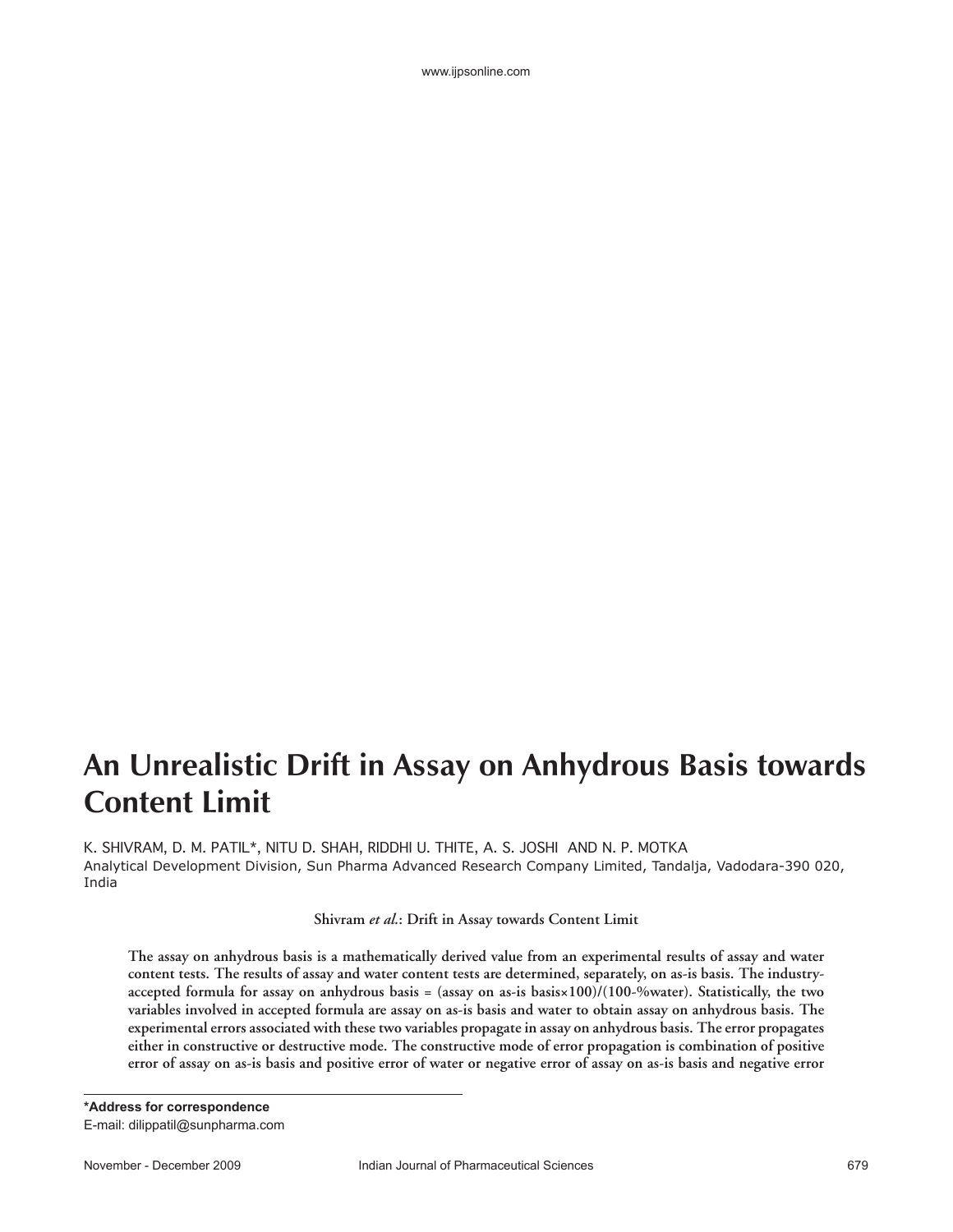**of water. The constructive mode of error propagation has more impact on assay on anhydrous basis values and**  its confidence interval. The destructive mode of error propagation is combination of a positive error of assay on **as-is basis and a negative error of water or vice versa. The destructive mode of error propagation has lesser impact**  on assay on anhydrous basis values and its confidence interval in comparison to the constructive mode of error **propagation. In accepted formula said above, the constructive or destructive error propagation causes unrealistic drift of assay on anhydrous basis towards either lower or higher side of content limit of substance. The risk of rejection of pharmaceutical use substance is higher based on assay test results that results are calculated from industry-accepted formula. The purpose of the study is to propose an alternative formula to overcome limitations of accepted formula and justify the propagation of errors in realistic way. We have given three examples of pharmaceutical use substances to emphasise the above proposition. The proposed formula for assay on anhydrous basis= (assay on as-is basis×**Φ**)/ (**Φ**-%water) in which** Φ **is sum of experimental results of assay and water content tests experimentally determined, separately, on as-is basis.** 

**Key words: Assay on as-is basis, assay on anhydrous basis, propagation of errors, standard deviation**

The content limit for assay test in almost all monograms of pharmaceutical use substance in several pharmacopeias is defined on anhydrous basis. In routine analytical practices, the assay test of pharmaceutical use substance is being performed without rendering to anhydrous state. The result of assay test is termed as assay on as-is basis. The water present in a pharmaceutical use substance is not considered as an impurity and hence the result of water content test is accounted in the result of assay on as-is basis. The water is accounted in assay on as-is basis mathematically by using industryaccepted formula for assay on anhydrous basis. The industry-accepted formula is written as (assay on as-is basis×100)/(100-%water) and out come of formula is termed as assay on anhydrous basis $[1]$ .

The basis for industry-accepted formula is a chemical mass balance method. According to chemical mass balance method, % total theoretical mass of chemical substances present in a mixture is 100. For example, the theoretical weight percentage of sodium citrate dihydrate is sum of weight percentage of sodium citrate (87.8%) and weight percentage of water content (12.2%). In industry-accepted formula, it is assumed that sum of content of % sodium citrate (AAI) and % water content (W) is equal to  $100^{21}$ . The theoretical mass balance equation is written as  $AAI+W=100$  (Eqn.1), where AAI is assay on as-is basis and W is water. Usually, the experimental values of AAI and W are deviated to either positive or negative side from theoretical values. The deviation of AAI and W from theoretical value is considered as error (E). The experimental value of AAI and W is denoted as  $AAI \pm E_{AAI}$  and  $W \pm E_W$ . The Eqn.1 is modified for experimental value of AAI and W as  $(AAI \pm E_{AAI}) + (W \pm E_{W}) = 100$  (Eqn. 2). Mathematically the path followed for propagation of error in industryaccepted formula for assay on anhydrous basis is given as  $(AAI \times 100)/(100-W) = 100 \pm [(E_{AAI} \pm E_{W}) \times 100/$  $(100-W)$ ](Eqn.3). The value AoA<sub>a</sub> cannot be 100% in Eqn. 3 because the term  $(E_{AAI} + E_{W}^{T})$  is never zero. In alternate formula, assay on anhydrous is calculated by substituting 100 by 'Φ' in industry-accepted formula and 'Φ' is sum of experimental results of assay and water content tests determined. Mathematically the path followed for propagation of error to assay on anhydrous basis in alternate formula is [AAI×Φ]÷[Φ- $W$ ]=100 $\pm$ [E<sub>AAI</sub>+E<sub>W</sub>] (Eqn.4). The value AoA<sub>p</sub>, in Equ.4, is function of sum of errors associated with assay and water content only.

The assay on anhydrous basis calculated using industry-accepted and alternate formula is denoted as  $AoA<sub>a</sub>$  and  $AoA<sub>p</sub>$ , respectively. The drift ( $∆AoA$ ) is a deviation of AoA value from 100 i.e. ΔAoA= |100-AoA|. The ΔAoA for industry accepted and alternate formula are denoted as  $\triangle A$ o $A_a$  and  $\triangle A$ o $A_p$ , respectively. The relation between  $\triangle A$ o $A$ <sub>p</sub>,  $\triangle A$ o $A$ <sub>a</sub> and water is  $\Delta A_0 A_a = \Delta A_0 A_\text{p} \times [100/(100\text{-W})]$  (Eqn.5). It is clear from Eqn.3 that the unrealistic propagation of errors in AoA<sub>a</sub> calculation is not being considered in setting assay  $limit^{3}$ .

Almost all substances of pharmaceutical use described in pharmacopeias have water content below 30% w/w. The substances containing water from 5% to 30% is grouped in level six for simulated model-1 preparation and difference in water between two successive levels is maintained to 5%. The values of AAI and water are termed as ideal values. The simulated model-1 is designed to understand the propagation of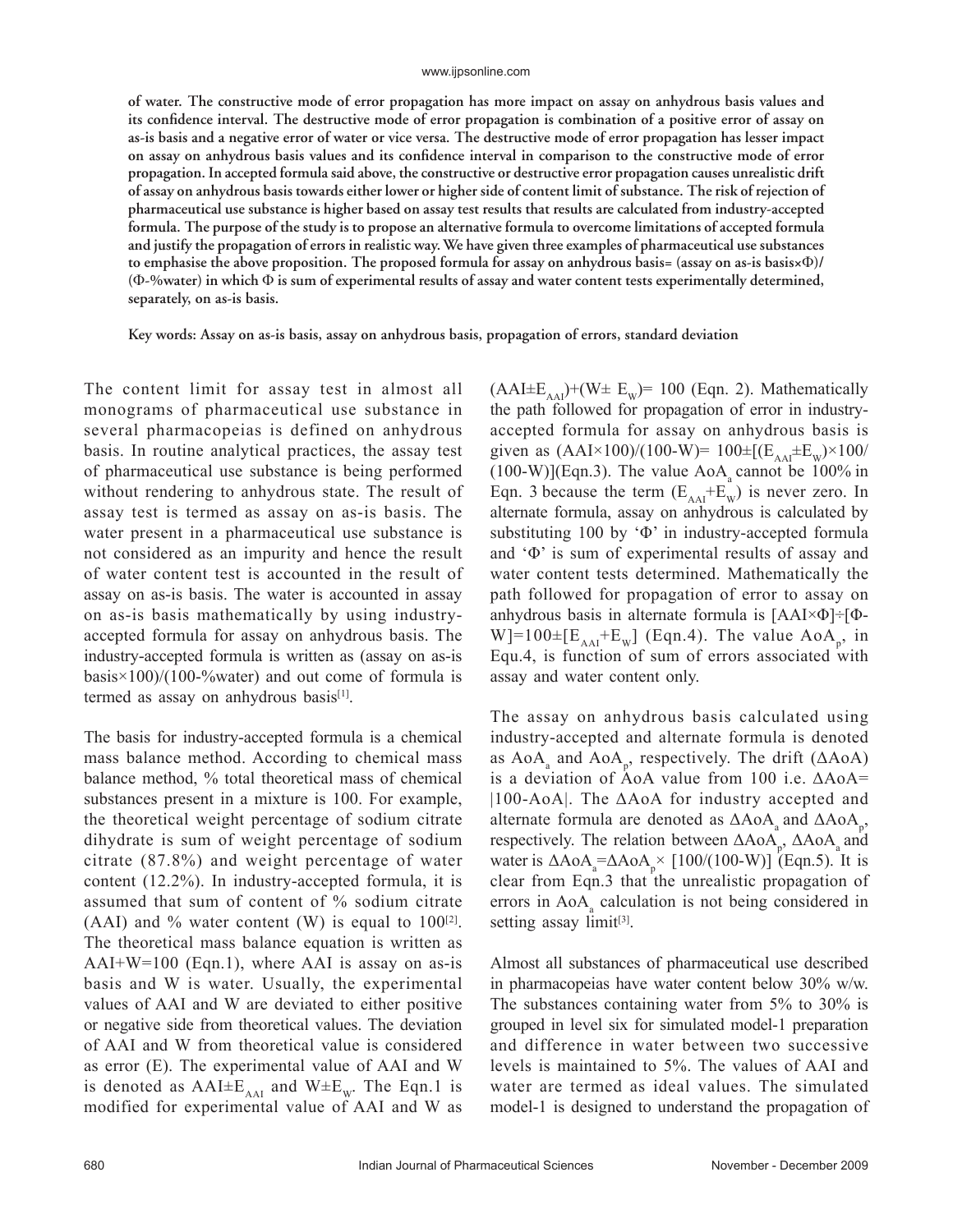inaccuracy error associated with AAI and W to AoA. The ideal values of AAI and W is deviated by  $\pm 1\%$ . The constructive mode of error propagation is set by deviating  $(-1\%)$  and  $(+1\%)$  the ideal value of AAI and W for first and second group, respectively. The destructive mode of propagation is set by deviating  $(+1%)$  of ideal value of AAI and  $(-1%)$  of ideal value W for third group or vice versa for fourth group. The values  $AoA<sub>p</sub>$  and  $AoA<sub>a</sub>$  are calculated from deviated data of AAI and W. The ideal and deviated data is given in Table 1. The content limit is assumed between 98.0% and 102.0% for all four groups. The value of  $AoA<sub>a</sub>$ , tabulated in Table 1, has more drift toward lower or higher side of content limit of substance and it is justified as  $\Delta A_0 A_a = \Delta A_0 A_p \times 100$ /

(100-W). The graph of AoA versus % water has been plotted and shown in  $(f_2, 1)$ .

In normal analytical practice, the decision of acceptance or rejection of pharmaceutical use substance is based on AoA and its confidence interval. The mean value of AoA with confidence interval (CI) (i.e. AoA±CI) should completely fall in set range of content limit<sup>[4]</sup>. The simulated model-2 is prepared to understand the propagation of standard deviation error associated with AAI and W in AoA. The theoretical value of AAI and W of sodium citrate dihydrate is varied from 12.0% to 12.4% and 87.6% to 88.0%, respectively. The variation interval between two consecutive values of W and AAI is kept constant

**TABLE 1: SIMULATED DATA REPRESENTING THE PROPAGATION OF ERROR DUE TO INACCURACY**

| Group | Ideal |    | Deviated |       | AoA   |        |        | ΔΑοΑ |      |
|-------|-------|----|----------|-------|-------|--------|--------|------|------|
|       | AAI   | W  | AAI      | W     | AoA,  | AoA    | AoA    | ΔΑοΑ | ΔΑοΑ |
|       | 70    | 30 | 69.30    | 29.70 | 100.0 | 99.00  | 98.58  |      | 1.42 |
|       | 75    | 25 | 74.25    | 24.75 | 100.0 | 99.00  | 98.67  |      | 1.33 |
|       | 80    | 20 | 79.20    | 19.80 | 100.0 | 99.00  | 98.75  |      | 1.25 |
|       | 85    | 15 | 84.15    | 14.85 | 100.0 | 99.00  | 98.83  |      | 1.17 |
|       | 90    | 10 | 89.10    | 9.90  | 100.0 | 99.00  | 98.89  |      | 1.11 |
|       | 95    | 5  | 94.05    | 4.95  | 100.0 | 99.00  | 98.95  |      | 1.05 |
| Ш     | 70    | 30 | 70.70    | 30.30 | 100.0 | 101.00 | 101.43 |      | 1.43 |
|       | 75    | 25 | 75.75    | 25.25 | 100.0 | 101.00 | 101.34 |      | 1.34 |
|       | 80    | 20 | 80.80    | 20.20 | 100.0 | 101.00 | 101.25 |      | 1.25 |
|       | 85    | 15 | 85.85    | 15.15 | 100.0 | 101.00 | 101.18 |      | 1.18 |
|       | 90    | 10 | 90.90    | 10.10 | 100.0 | 101.00 | 101.11 |      | 1.11 |
|       | 95    | 5  | 95.95    | 5.05  | 100.0 | 101.00 | 101.05 |      | 1.05 |
| Ш     | 70    | 30 | 70.70    | 29.70 | 100.0 | 100.40 | 100.57 | 0.40 | 0.57 |
|       | 75    | 25 | 75.75    | 24.75 | 100.0 | 100.50 | 100.66 | 0.50 | 0.66 |
|       | 80    | 20 | 80.80    | 19.80 | 100.0 | 100.60 | 100.75 | 0.60 | 0.75 |
|       | 85    | 15 | 85.85    | 14.85 | 100.0 | 100.70 | 100.82 | 0.70 | 0.82 |
|       | 90    | 10 | 90.90    | 9.90  | 100.0 | 100.80 | 100.89 | 0.80 | 0.89 |
|       | 95    | 5  | 95.95    | 4.95  | 100.0 | 100.90 | 100.95 | 0.90 | 0.95 |
| IV    | 70    | 30 | 69.30    | 30.30 | 100.0 | 99.60  | 99.43  | 0.40 | 0.57 |
|       | 75    | 25 | 74.25    | 25.25 | 100.0 | 99.50  | 99.33  | 0.50 | 0.67 |
|       | 80    | 20 | 79.20    | 20.20 | 100.0 | 99.40  | 99.25  | 0.60 | 0.75 |
|       | 85    | 15 | 84.15    | 15.15 | 100.0 | 99.30  | 99.18  | 0.70 | 0.82 |
|       | 90    | 10 | 89.10    | 10.10 | 100.0 | 99.20  | 99.11  | 0.80 | 0.89 |
|       | 95    | 5  | 94.05    | 5.05  | 100.0 | 99.10  | 99.05  | 0.90 | 0.95 |

### **TABLE 2: SIMULATED DATA REPRESENTING THE PROPAGATION OF STANDARD DEVIATION ERRORS**

| Set                | <b>Destructive</b><br>propagation |      | $AoAa = AoAp$ | Constructive<br>Propagation |      | AoA.           | AoA <sub>p</sub> |
|--------------------|-----------------------------------|------|---------------|-----------------------------|------|----------------|------------------|
|                    | AAI                               | W    |               | AAI                         | W    |                |                  |
|                    | 87.6                              | 12.4 | 100.00        | 88.0                        | 12.4 | 100.46         | 100.40           |
|                    | 87.7                              | 12.3 | 100.00        | 87.9                        | 12.3 | 100.23         | 100.20           |
|                    | 87.8                              | 12.2 | 100.00        | 87.8                        | 12.2 | 100.00         | 100.00           |
| $\overline{4}$     | 87.9                              | 12.1 | 100.00        | 87.7                        | 12.1 | 99.77          | 99.80            |
| 5                  | 88.0                              | 12.0 | 100.00        | 87.6                        | 12.0 | 99.55          | 99.60            |
| Mean               | 87.8                              | 12.2 | 100.00        | 87.8                        | 12.2 | 100.00         | 100.00           |
| Theoretical        | 87.8                              | 12.2 | ۰             | 87.8                        | 12.2 | $\overline{a}$ | $\overline{a}$   |
| Standard deviation | 0.16                              | 0.16 | 0.00          | 0.16                        | 0.16 | 0.36           | 0.32             |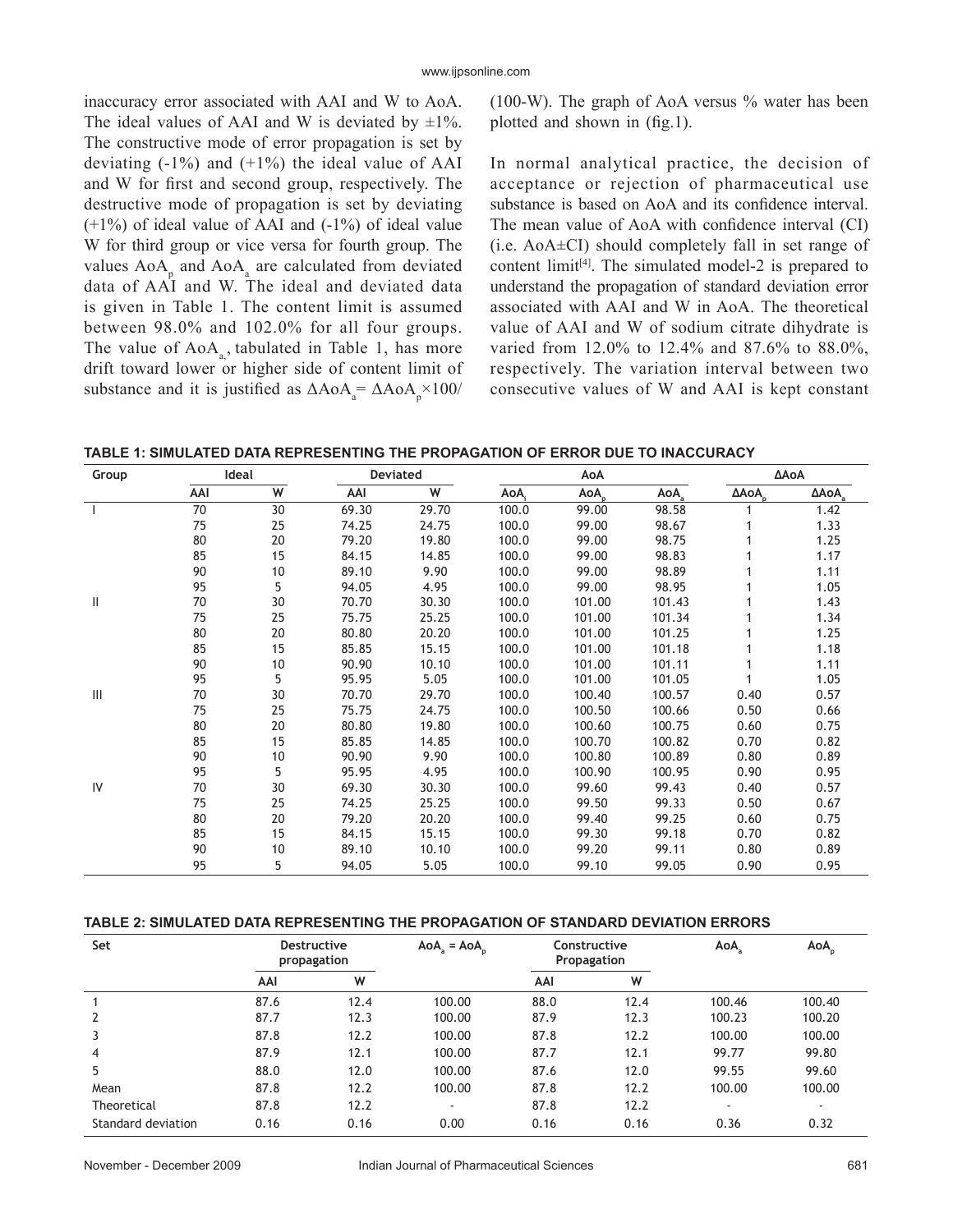(i.e. 0.1%). The values of AAI and W are arranged in ascending and descending order respectively for destructive propagation. The both values of AAI and W are arranged in descending order for constructive propagation. The standard deviation for AAI and W is calculated for destructive and constructive mode of error propagation. The data of simulated model-2 is given in Table 2. The value of  $AoA<sub>a</sub>$ , tabulated in Table 2, is more inclined toward lower and higher content limit than  $AoA<sub>p</sub>$ . It is found that the standard deviation value is zero for destructive mode of error propagation through accepted and alternate formulas, which goes against theory of error propagation. In constructive mode of error propagation, the propagation of standard deviation of AAI and W to AoA<sub>a</sub> is justified as  $SD_a = SD_p \times 100/(100-W)$  (Eqn. 6). The substances for pharmaceutical use selected for experimental study were sodium dihydrogen phosphate dihydrate and sodium citrate dihydrate and anhydrous citric acid. The validity of Eqns. 5 and 6 is supported with experimentally determined values of AoA and its standard deviation of these three pharmaceutical use substances.

Sodium dihydrogen phosphate dihydrate, (SP) NaH<sub>2</sub>PO<sub>4</sub>.2H<sub>2</sub>O, MW 156.0, Sodium citrate dihydrate, (SC)  $C_6H_5Na_3O_7 \cdot 2H_2O$ , MW 294.1 and anhydrous citric acid, (CA)  $C_6H_8O_7$ , MW 192.1 pharmaceutical grade substances obtained from Merck, India were used. Acetic acid glacial, CH<sub>3</sub>COOH, MW 60.05, Phenolphthalein,  $C_{20}H_{14}O_4$ , MW 318.3 and 1-naphtholbenzein,  $C_{27}H_{20}O_3$ , MW 392.5 were used of analytical grade of commerce. Pyridine free, Karl Fisher reagent solution of factor  $\sim$ 5 mg H<sub>2</sub>O/ml was used of commercially available grade. Potassium hydrogen phthalate  $C_8H_5KO_4$ , MW 204.2 of certified volumetric standard was used.

The KF titrator, model-Mettler DL31, equipped with a dual platinum electrode and the autotitrator, model-Mettler DL67, equipped with a glass electrode were used. The water content was determined in six replicate of CA using 2.000 g and SC using 0.300 g. The method of analysis 2.5.12 was followed for water determination[5]. Loss on drying test was performed using 0.50 g at 130° for SP. The method of analysis 2.2.32 was followed for water determination of  $SP<sup>[6]</sup>$ .



Fig. 1: Plot of % AoA verses % Water content. The plots A, B and C, D represents constructive and destructive error of propagation, respectively.  $\blacksquare$  = AoA<sub>a</sub>,  $\blacktriangle$  = AoA<sub>p</sub>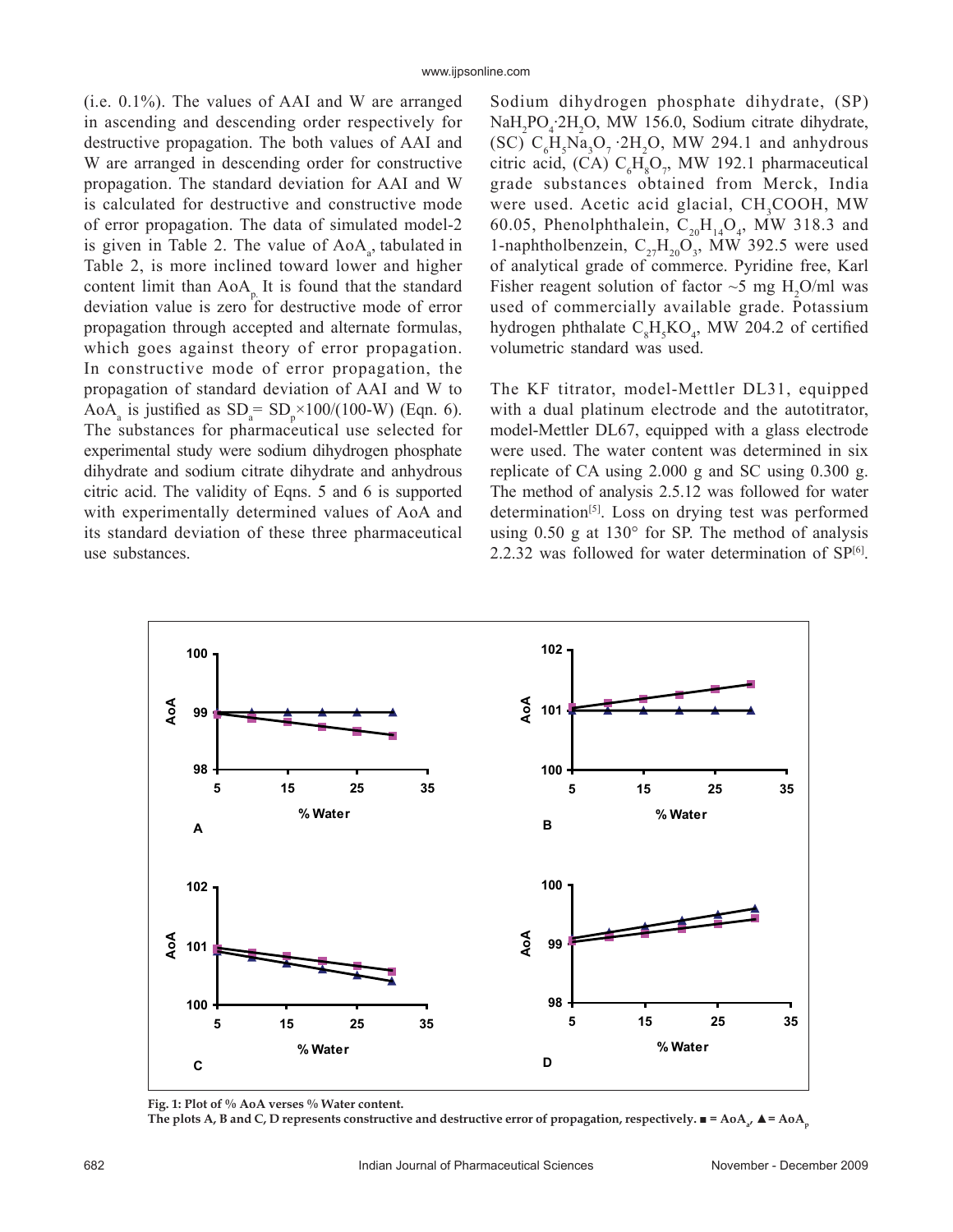|  | TABLE 3: EXPERIMENTAL DATA OF AAI, W AND AOA |  |
|--|----------------------------------------------|--|
|--|----------------------------------------------|--|

| Substance                             | Set            | AAI   | W      | AoA <sub>p</sub> | AoA    |
|---------------------------------------|----------------|-------|--------|------------------|--------|
| Sodium dihydrogen phosphate dihydrate |                | 76.04 | 23.17  | 99.21            | 98.98  |
|                                       | $\overline{2}$ | 76.11 | 23.21  | 99.32            | 99.12  |
|                                       | 3              | 76.20 | 23.22  | 99.42            | 99.25  |
|                                       | 4              | 76.22 | 23.27  | 99.49            | 99.33  |
|                                       | 5              | 76.27 | 23.32  | 99.59            | 99.47  |
|                                       | 6              | 76.33 | 23.57  | 99.90            | 99.87  |
| Mean                                  |                | 76.20 | 23.29  | 99.49            | 99.33  |
| Standard deviation                    |                | 0.1   | 0.15   | 0.24             | 0.31   |
| Sodium citrate dihydrate              |                | 87.67 | 11.50  | 99.17            | 99.06  |
|                                       | 2              | 87.67 | 11.65  | 99.32            | 99.24  |
|                                       | 3              | 87.79 | 11.75  | 99.54            | 99.48  |
|                                       | 4              | 88.03 | 11.78  | 99.81            | 99.78  |
|                                       | 5              | 88.13 | 11.92  | 100.05           | 100.06 |
|                                       | 6              | 88.42 | 12.06  | 100.48           | 100.55 |
| Mean                                  |                | 87.95 | 11.78  | 99.73            | 99.69  |
| Standard deviation                    |                | 0.30  | 0.20   | 0.49             | 0.55   |
| Anhydrous Citric acid                 |                | 99.5  | 0.0974 | 99.60            | 99.60  |
|                                       | 2              | 99.5  | 0.0980 | 99.60            | 99.60  |
|                                       | 3              | 99.8  | 0.0984 | 99.90            | 99.90  |
|                                       | 4              | 99.7  | 0.1002 | 99.80            | 99.80  |
|                                       | 5              | 100.1 | 0.1029 | 100.20           | 100.20 |
|                                       | 6              | 100.3 | 0.1062 | 100.41           | 100.41 |
| Mean                                  |                | 99.82 | 0.10   | 99.92            | 99.92  |
| Standard deviation                    |                | 0.34  | 0.00   | 0.33             | 0.33   |

#### **TABLE 4: EXPERIMENTAL - PROPAGATED ERRORS DATA**

| Parameter                                   | Sodium<br>dihydrogen<br>phosphate<br>dihydrate | Sodium citrate<br>dihydrate | Anhydrous<br>Citric acid |  |
|---------------------------------------------|------------------------------------------------|-----------------------------|--------------------------|--|
| ΔΑοΑ                                        | 0.67                                           | 0.31                        | 0.08                     |  |
| $\Delta$ AoA                                | 0.51                                           | 0.27                        | 0.08                     |  |
| $\Delta$ AoA / $\Delta$ AoA                 | 1.31                                           | 1.15                        | 1.00                     |  |
| $\mathsf{SD}_{_{\mathsf{AoAa}}}$            | 0.31                                           | 0.55                        | 0.33                     |  |
| $\mathsf{SD}_{_{\mathsf{AoAp}}}$            | 0.24                                           | 0.49                        | 0.33                     |  |
| $SD$ <sub>AOAa</sub> / $SD$ <sub>AOAp</sub> | 1.29                                           | 1.12                        | 1.00                     |  |
| 100/(100-W)                                 | 1.30                                           | 1.13                        | 1.00                     |  |
| AoA <sub>a</sub> $\pm$ Cl <sub>a</sub>      | $99.33 \pm 0.33$                               | $99.69 \pm 0.58$            | $99.90 \pm 0.35$         |  |
| AoA <sub>o</sub> ± CI <sub>o</sub>          | $99.49 \pm 0.25$                               | $99.73 \pm 0.51$            | $99.90 \pm 0.35$         |  |

The assay test was performed in six replicates by using method described in European Pharmacopiea monographs of SP, SC and  $CA^{[7-9]}$ . The experimental data of AAI and W were arranged in ascending order for constructive mode of error propagation. The  $AoA<sub>a</sub>$ and  $AoA<sub>p</sub>$  for each set of AAI and W were calculated. The arithmetic mean of AAI, W,  $A_0A_a$  and  $A_0A_p$ were calculated using Eqn.7 for arithmetic mean  $(A)$ =  $(x_1+x_2,...x_i)/n$  (Eqn.7). The standard deviation of AAI, W,  $AoA<sub>a</sub>$  and  $AoA<sub>p</sub>$  were calculated using Eqn.8 for standard deviation (SD)=  $[(\Sigma x_i - \bar{A})^2/n - 1]^{1/2}$  (Eqn.8). In Eqns.7 and 8  $x_i$  is individual values and n is number

of replicates. The values  $\Delta A_0 A_a$  and  $\Delta A_0 A_p$  was calculated as  $\triangle A \circ A = 100 - A \circ A$ . The  $A \circ A_a \pm C I_a$  and  $AoA<sub>p</sub> \pm CI<sub>p</sub>$  were calculated using Eqn.9 for confidence interval(CI)=(t×SD)÷ (n)<sup>1/2</sup> (Eqn.9) where t(student factor)=2.57 at 95% confidence interval and  $n=6$  [10]. All experimental data tabulated in Table 3 and 4.

Based on water content result of SP the extent of propagation of standard deviation error and magnitude of drift through accepted formula was predicted to 1.30 i.e.  $[100/(100-W)] = 100/(100-23.29) = 1.30$ . The experimental value of extent of propagation of standard deviation error was found to 1.29 i.e.  $(SD_{A_0A_0}/SD_{A_0A_0})=0.31/0.24=1.29$ . The experimental value of magnitude of drift was found to 1.31 i.e.  $(100 - AoA<sub>a</sub>)/(100 - AoA<sub>p</sub>) = 100 - 99.33/100 - 99.49 = 1.31$ 

The similar trends of observations were found for SC and CA. The predicted and experimental value of extent of standard deviation error propagation to AoAa through accepted formula was comparable for SP and SC. The predicted and experimental magnitude of drift in accepted formula was comparable for SP and SC. There was no impact on drift of AoA and it's standard deviation for CA because the value of  $100/(100-0.1)$  was almost equals to 1. The data related to  $\Delta A$ o $A_a$ ,  $\Delta A$ o $A_p$ ,  $SD$ <sub>AoAa</sub> and  $SD$ <sub>AoAp</sub> tabulated in Table 4. Experimentally, it was proved